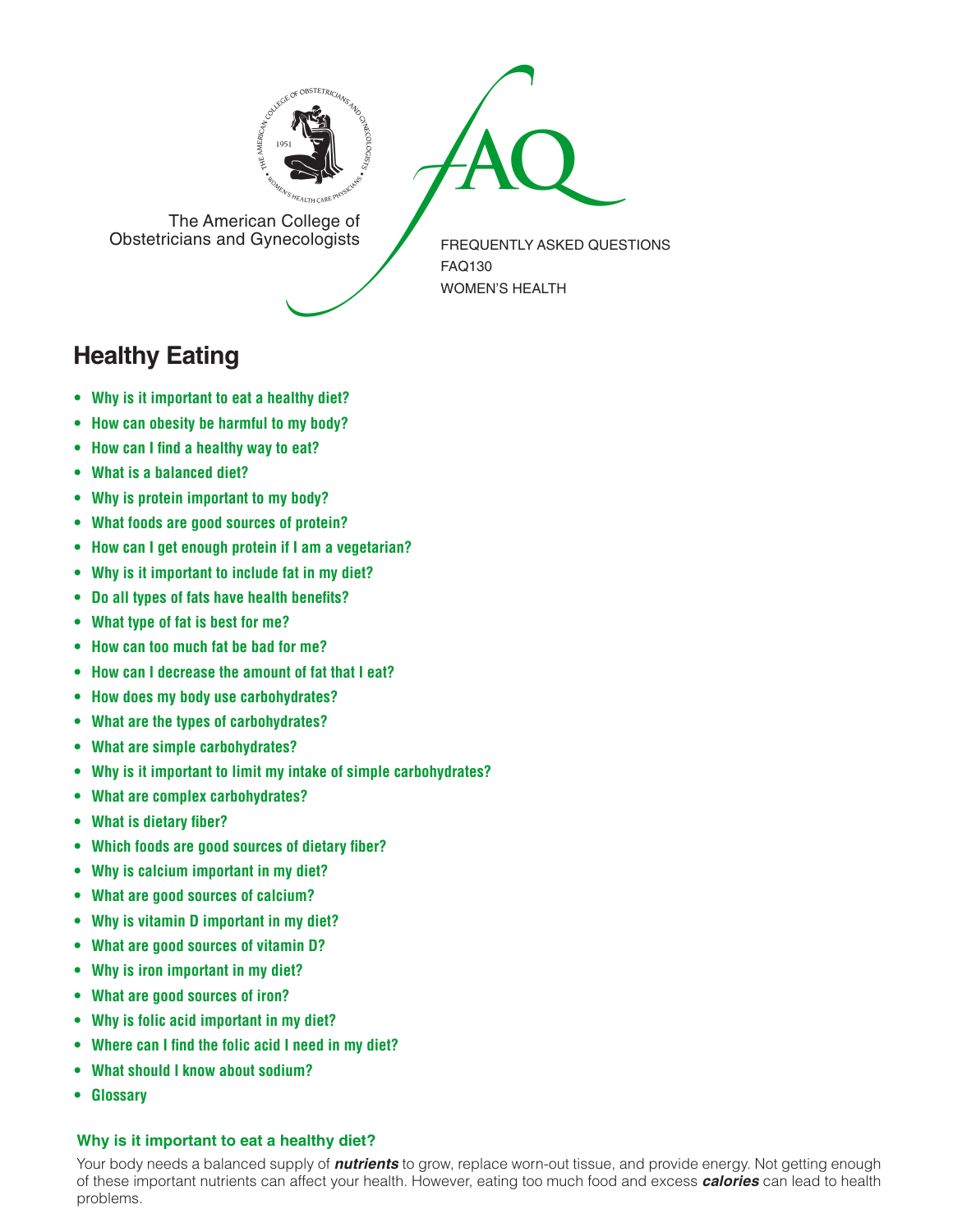## <span id="page-1-0"></span>**How can obesity be harmful to my body?**

*Obesity* increases the risk of *cardiovascular disease*, *diabetes*, high blood pressure, and certain types of cancer, including breast cancer, colon cancer, and cancer of the *uterus*. Obesity also is associated with infertility (see [FAQ064 Weight Control:](http://www.acog.org/~/media/For%20Patients/faq064.ashx) [Eating Right and Keeping Fit](http://www.acog.org/~/media/For%20Patients/faq064.ashx)).

## <span id="page-1-1"></span>**How can I find a healthy way to eat?**

The U.S. Department of Agriculture's web site "MyPlate" (www.choosemyplate.gov) offers a free diet-tracking program called "SuperTracker" that takes into account your age, sex, height, weight, and physical activity and gives the amount of food you should have each day from each of the following five food groups:

- 1. Grains
- 2. Fruits
- 3. Vegetables
- 4. Protein foods
- 5. Dairy foods

## <span id="page-1-2"></span>**What is a balanced diet?**

A balanced diet should include a combination of proteins, carbohydrates, and fats.

## <span id="page-1-3"></span>**Why is protein important to my body?**

Protein provides the nutrients your body needs to grow and repair muscles and other tissues.

## <span id="page-1-4"></span>**What foods are good sources of protein?**

Protein is found in the following foods:

- Beef, pork, and fish
- Poultry
- • Eggs and dairy products
- Beans and peas
- Nuts and seeds

## <span id="page-1-5"></span>**How can I get enough protein if I am a vegetarian?**

For vegetarians, protein can be found in nuts, seeds, nut butters, and soy products such as tempeh and tofu. Vegetarians who include dairy products in their diets also can get needed protein from milk and eggs.

## <span id="page-1-6"></span>**Why is it important to include fat in my diet?**

Some types of fats, called omega-3 fatty acids, play an important role in brain development. Fats also are essential to the function of the *immune system*, aid in blood clotting, and help your body use vitamins A, D, E, and K.

## <span id="page-1-7"></span>**Do all types of fats have health benefits?**

Some have health benefits, while others do not. You should be aware of the different types of fat in your diet:

- Saturated fats come mainly from meat and dairy products. They tend to be solid when chilled.
- Unsaturated fats tend to be liquid and come mostly from plants and vegetables.
- Trans fats are unsaturated fats that have been chemically processed to be solid at room temperature.

# <span id="page-1-8"></span>**What type of fat is best for me?**

Most of the fat that you eat should be in the form of unsaturated fat from plant oils.

## <span id="page-1-9"></span>**How can too much fat be bad for me?**

Too much saturated fat and trans fat in your diet can lead to abnormal *cholesterol* levels, which can increase your risk of cardiovascular disease. Excess body fat can lead to several health problems, including diabetes, heart disease, and joint problems.

## <span id="page-1-10"></span>**How can I decrease the amount of fat that I eat?**

You also can decrease your fat intake by changing the way you prepare foods:

- Broil, bake, poach, or steam your food instead of frying or sauteing it.
- Skim liquid fat from soups.
- Trim all fat from meats.
- Remove skin from poultry.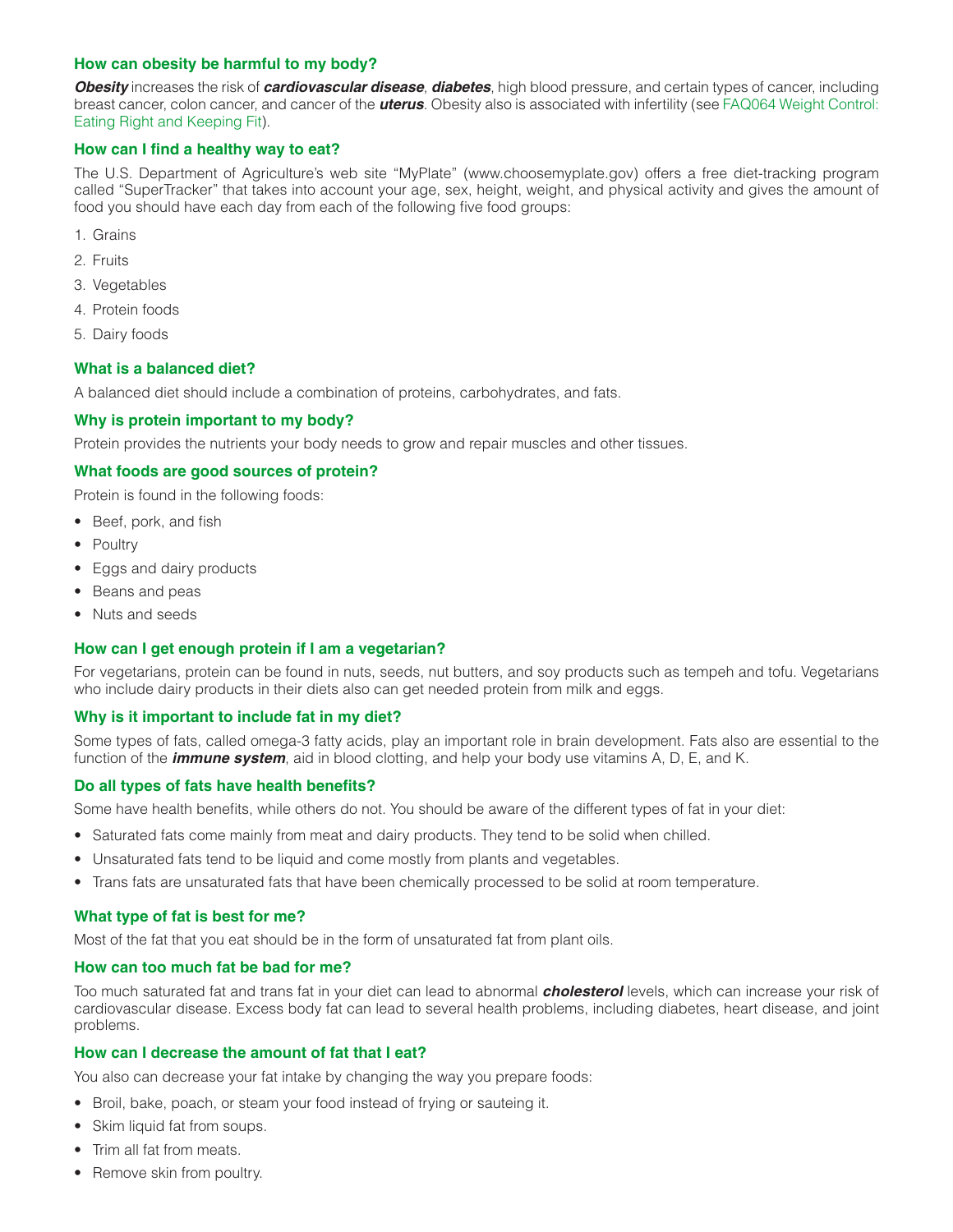## <span id="page-2-0"></span>**How does my body use carbohydrates?**

All carbohydrates are broken down into *glucose*, the body's main fuel that powers all of its activities.

#### <span id="page-2-1"></span>**What are the types of carbohydrates?**

There are two types of carbohydrates: simple carbohydrates and complex carbohydrates.

#### <span id="page-2-2"></span>**What are simple carbohydrates?**

Simple carbohydrates are found in naturally sweet foods like fruits and also can be added to foods in the form of table sugar, honey, and syrup. They provide a quick energy boost because they are digested and absorbed rapidly.

#### <span id="page-2-3"></span>**Why is it important to limit my intake of simple carbohydrates?**

Simple carbohydrates often are high in calories. It is best to avoid sugary drinks and foods with added sugar.

#### <span id="page-2-4"></span>**What are complex carbohydrates?**

Complex carbohydrates are found in bread, rice, pasta, some fruits, and starchy vegetables such as potatoes and corn. Complex carbohydrates also include dietary fiber. Complex carbohydrates provide longer-lasting energy than simple carbohydrates because it takes your body longer to process them.

#### <span id="page-2-5"></span>**What is dietary fiber?**

Dietary fiber is found in plant foods. It is the part of the plant that your body cannot digest. Fiber passes relatively unchanged through your digestive system. It can help prevent constipation by adding bulk to the stool, making it easier to pass. Fiber also helps maintain a stable blood glucose level because it passes slowly through the digestive tract. Eating low-glycemic foods can help you feel full and reduce the feeling of hunger, which can aid in weight loss. Low-glycemic foods also may help reduce cholesterol levels and prevent diabetes.

#### <span id="page-2-6"></span>**Which foods are good sources of dietary fiber?**

The following foods are good sources of dietary fiber:

- • Fruits
- Vegetables
- Whole-grain products

## <span id="page-2-7"></span>**Why is calcium important in my diet?**

Calcium is needed for healthy bones.

## <span id="page-2-8"></span>**What are good sources of calcium?**

Skim milk and other dairy foods, such as yogurt and cheese, are high in calcium. Non-dairy sources of calcium include the following:

- Dark greens
- Soybeans and some soy products
- Certain canned fish and seafood
- • Cereals and juices with added calcium

## <span id="page-2-9"></span>**Why is vitamin D important in my diet?**

Vitamin D helps your body absorb calcium.

#### <span id="page-2-10"></span>**What are good sources of vitamin D?**

Good sources are milk fortified with vitamin D and fish that have a lot of unsaturated fat, such as salmon. Exposure to sunlight also converts a chemical in the skin to vitamin D.

#### <span id="page-2-11"></span>**Why is iron important in my diet?**

Iron is needed to make new red blood cells. The most common form of *anemia* is caused by a lack of iron. Anemia may make you feel tired and weak.

## <span id="page-2-12"></span>**What are good sources of iron?**

One serving of most breakfast cereals with added iron should provide enough of this daily requirement. Other foods that are good sources of iron include the following:

- Spinach
- Beans (soybeans, white beans, lentils, kidney beans, chick peas)
- • Clams and oysters
- Meats (beef, duck, lamb)
- Organ meats (liver, giblets)